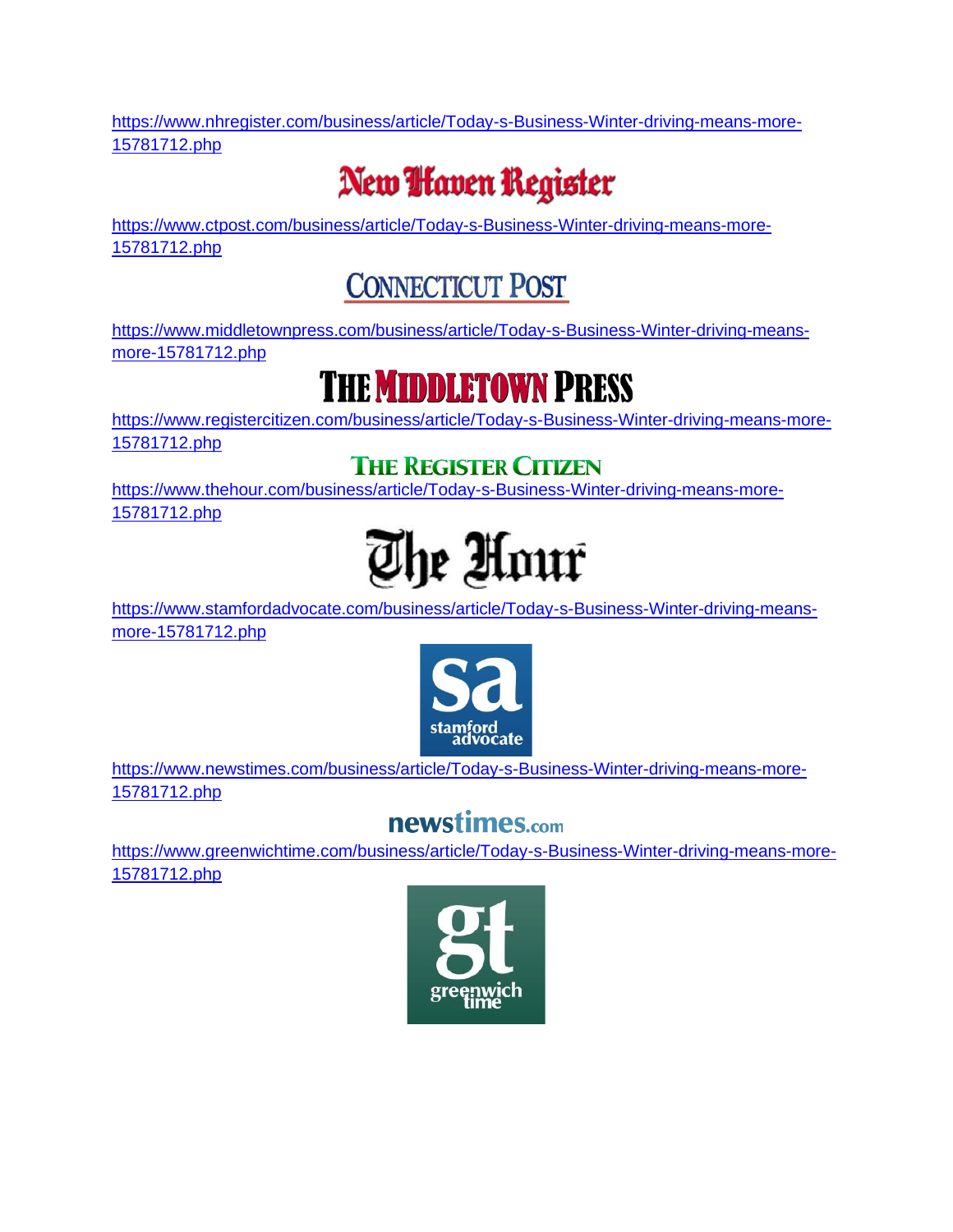# Today's Business: Winter driving means more accidents; know what to do

Brian Kluberdanz Internet: Dec. 11 and print Dec. 13, 2020



*This file photo shows a car that landed vertically into a snowbank after a multiple vehicle accident on Interstate 93 during a snow storm north of Salem, N.H. No one was injured.*



Car crashes often are the scariest and most stressful experiences that everyday people experience in their lives. They also are alarmingly common in Connecticut.

According to the National Safety Council, in the first three months of 2020, Connecticut saw the largest increase of any state in the number of roadway deaths.

Now, as winter approaches and the roads become more hazardous, car crashes across the state will inevitably will increase, so knowing what to do if you are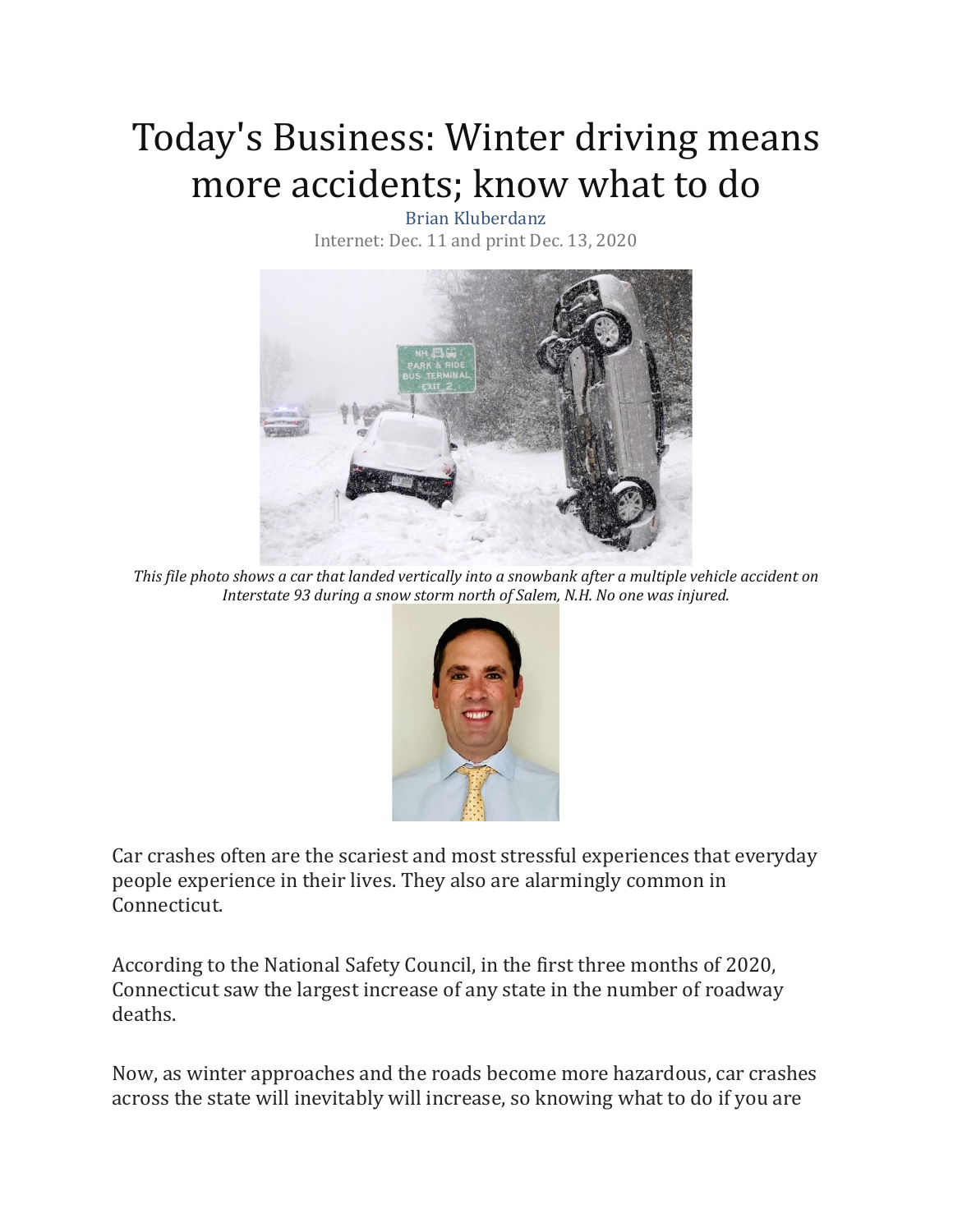involved in one is vital. Stay calm, and remember the following tips which will help you navigate the stressful aftermath.

The first and most important action to take immediately after a car crash is to determine whether you or anyone else involved appears to injured. If so, or even when in doubt, call 911 immediately and request that an ambulance and police be sent to the scene. Dispatchers will instruct you over the phone how to handle the specific emergency.

When you call police to report the accident, ask whether you should try to move your car to a safe area, to the shoulder or off the main road. If smoke or fire is emanating from any cars, move everyone far away from the source. All of these immediate actions will help prevent or potentially mitigate more serious injuries.

However, even if the crash is minor or no one is hurt, stay on the scene and call state or local police who will investigate the crash, interview those involved and create a report. Low-speed crashes still can result in injuries and costly repair bills, and an accurate police report often is the most important document on which insurance companies rely when determining fault and compensation.

Next, assuming you do not require immediate medical care and are in a safe position to do so, document the crash as much as is practical. Doing so will aid you in the future if anyone questions how the crash occurred. Try to limit your interactions with other drivers or passengers until after police arrive, as tempers often flare during these stressful situations, but be sure to obtain their names and insurance information either directly or via the police. If other motorists or pedestrians have stopped to help, thank them, and obtain their contact information if they are willing to provide it. Use your smartphone to take pictures at the scene of vehicle damage, as well as of any other factors that might have played a role in the crash, including skid marks, stop signs or traffic signals.

Also make sure that you obtain a case number from the police which can be used later to obtain a copy of the police report from the town or state where the crash occurred. Finally, make some contemporaneous notes on how, where and when the crash occurred, to help you remember the details in the future.

In the days or weeks following the crash, after the common shakiness and adrenaline surge subsides, you might need to decide whether to file a claim with